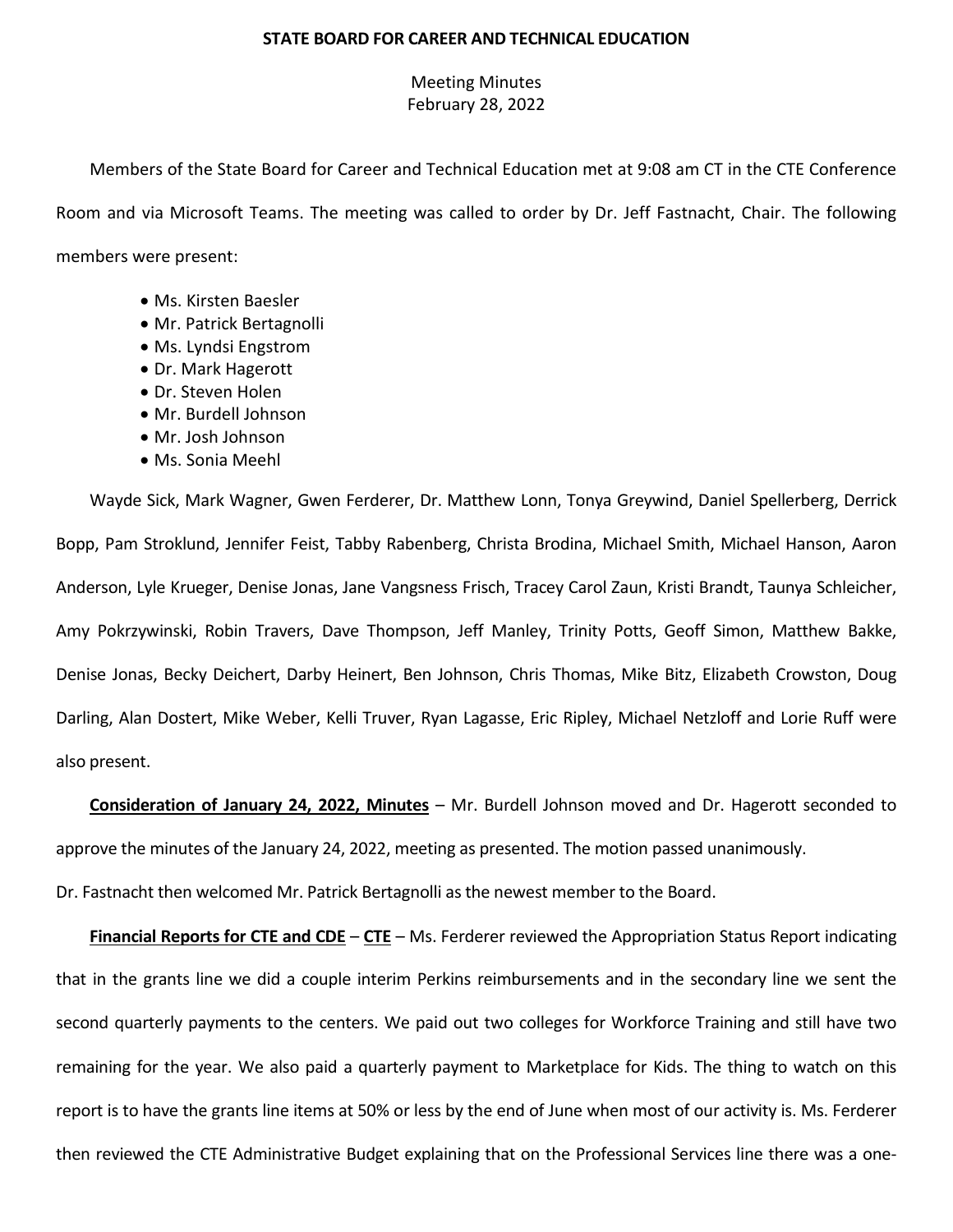time payment for RUReady Work-Based Learning Module and under rent/leases/utilities/repairs there is \$6,769.94 was for 6 months of rent. Under ITD the -\$3,620.52 is for a billing error from NDIT. Looking at the percent of budget we are at 31.02% and we should be at 29.17%.

**CDE** – Dr. Lonn reported that there are no major changes or updates since last month and that operating expenses and salaries are in line with where we need to be. He reminded members that salaries are higher due to part-time temporary salaries.

Ms. Meehl moved and Dr. Holen seconded to approve the financial reports for CTE and CDE as presented. The motion passed unanimously.

**State Director's Report** – Mr. Sick reminded members that last April it was requested of the Board to lower our reading/language proficiency score for Perkins 5. At the last meeting it was asked if we still would have passed if we hadn't lowered the score. Our current target level is 46.90% and we met 90% target at 45.85%. Prior to adjusting the target level was 49.74% with 90% being 44.76% so yes, we would have met the target even if we wouldn't have lowered the score. Mr. Sick reported that the reason we lowered the target level was due to the impact of COVID on our scores which was an allowable reason according to the Federal Government.

Mr. Sick reported that he has participated in the following meetings:

- Indian Education Advisory Committee meeting on January 26

- On January 27 our staff participated in a StrengthFinders Training. All staff completed a survey and then we met with a trainer to find out our strengths and how we can incorporate that into our everyday office environment. One area we will focus on are the committees we have recently developed and make sure that employees with different strengths are involved to keep the agendas moving.

- On February 7 there was a Without Limits Kickoff meeting with Advanced CTE. Mark Wagner and Dawn Ulmer attended this meeting. Two principles that they are focusing on are access to all and career exploration, more consistent career exploration K12 into postsecondary.

- February 8 was the Executive DOL/CTE State Apprenticeship Expansion Grant Board meeting. Lake Region State College continues to move forward with expanding their apprenticeship efforts into IT and Health Sciences areas. They are also exploring the teacher apprenticeship program that was created in Tennessee. Ms. Baesler informed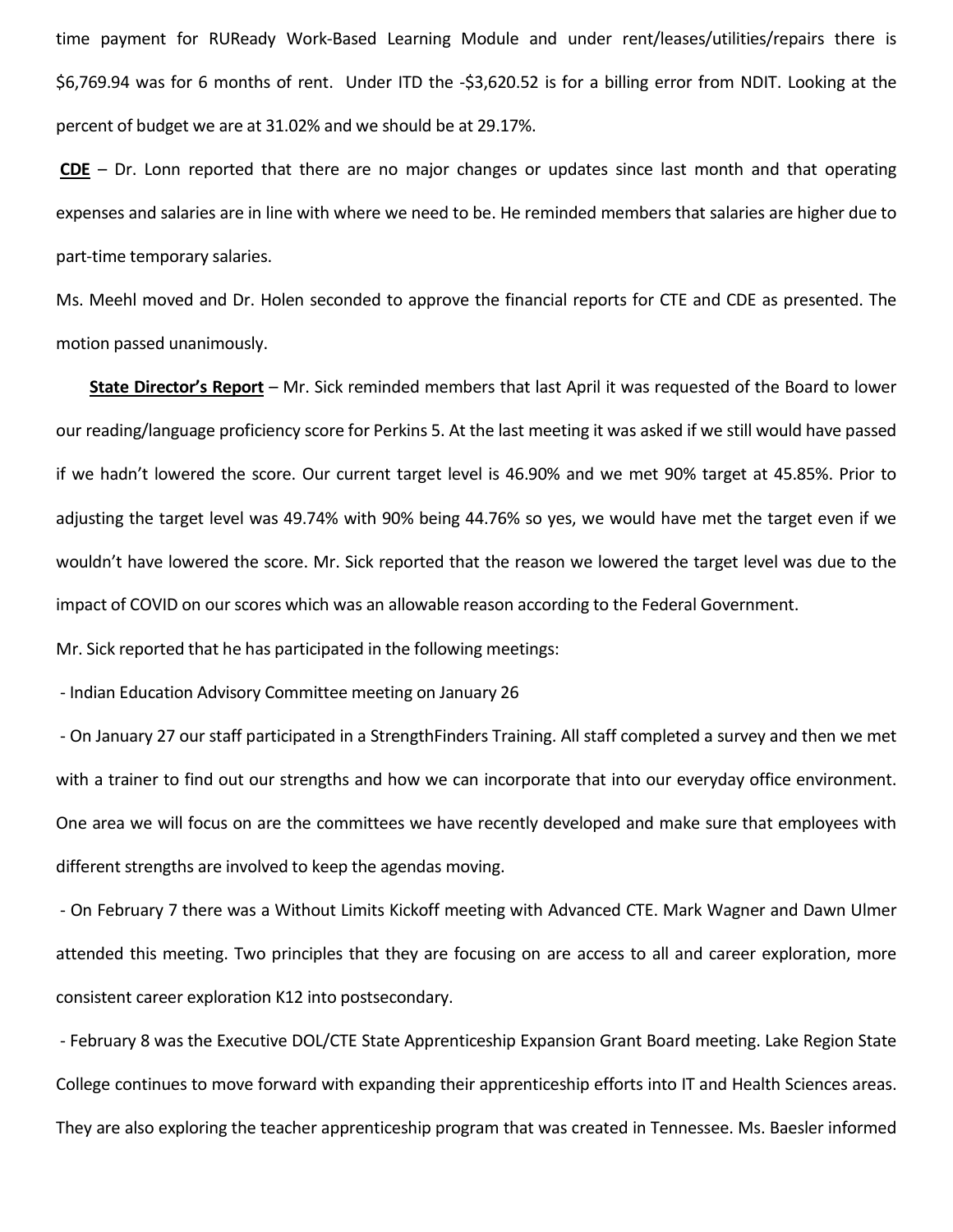members of the partnership between Department of Public Instruction and Minot State University of a \$750,000 grant to develop student scholarships for paraprofessional with a special education emphasis – Para to Professional program. Ms. Baesler will share with the Board a link to the course curriculum and syllabi for this.

- February 14-16 was the Virtual CCSSO Career Readiness Collaborative Conference. We are working on a career exploration toolbox that starts in kindergarten and goes through postsecondary.

- February 15 was Workforce Development Council and Skills Gap Sub-Committee meeting working on recommendations for the Governor's budget.

- February 16 presented on the CTE Capital Projects Grant Program to Higher Education Committee.

- February 24 presented to Interim Education Funding Committee on Career Development Counselors, CTE Reimbursement process and CTE Capital Projects Grant.

- February 24 was the CTE Director's Quarterly meeting. During this meeting we had three program supervisors present – Tracy Foss, Technology & Engineering Education and IT; Julie Hersch, Career Resource Network and Ann Dietchman, Family & Consumer Sciences Education. There were also presentations on the TEALS Program and digital standards and credentials and discussion on Work-Based Learning Coordinator course code and trainings. - February 25 the CTE Capital Projects Grant Review Team met to review applications one last time before making recommendations to the Board.

Mr. Sick reported that at the national level Advanced CTE and other national organizations are considering updating the national frameworks pathways. They displayed their plans and asked for feedback. The feedback was so overwhelming that the movement to change the national frameworks has been put on hold. Upcoming Events include:

- March 1 Workforce Development Council Career Exploration and Skills Gap Sub-committee

- March 1 is also the deadline for CTE Camp Grant requests. We received \$250,000 ESSER funds from DPI for the intent to have summer CTE camps.

- March 9 will be our Strategy Review with the Governor's Office

- March 21 Career Tech Education Council meeting

Mr. Sick reported that planning for the 2023 Legislative Session is underway starting with the Governor's Strategy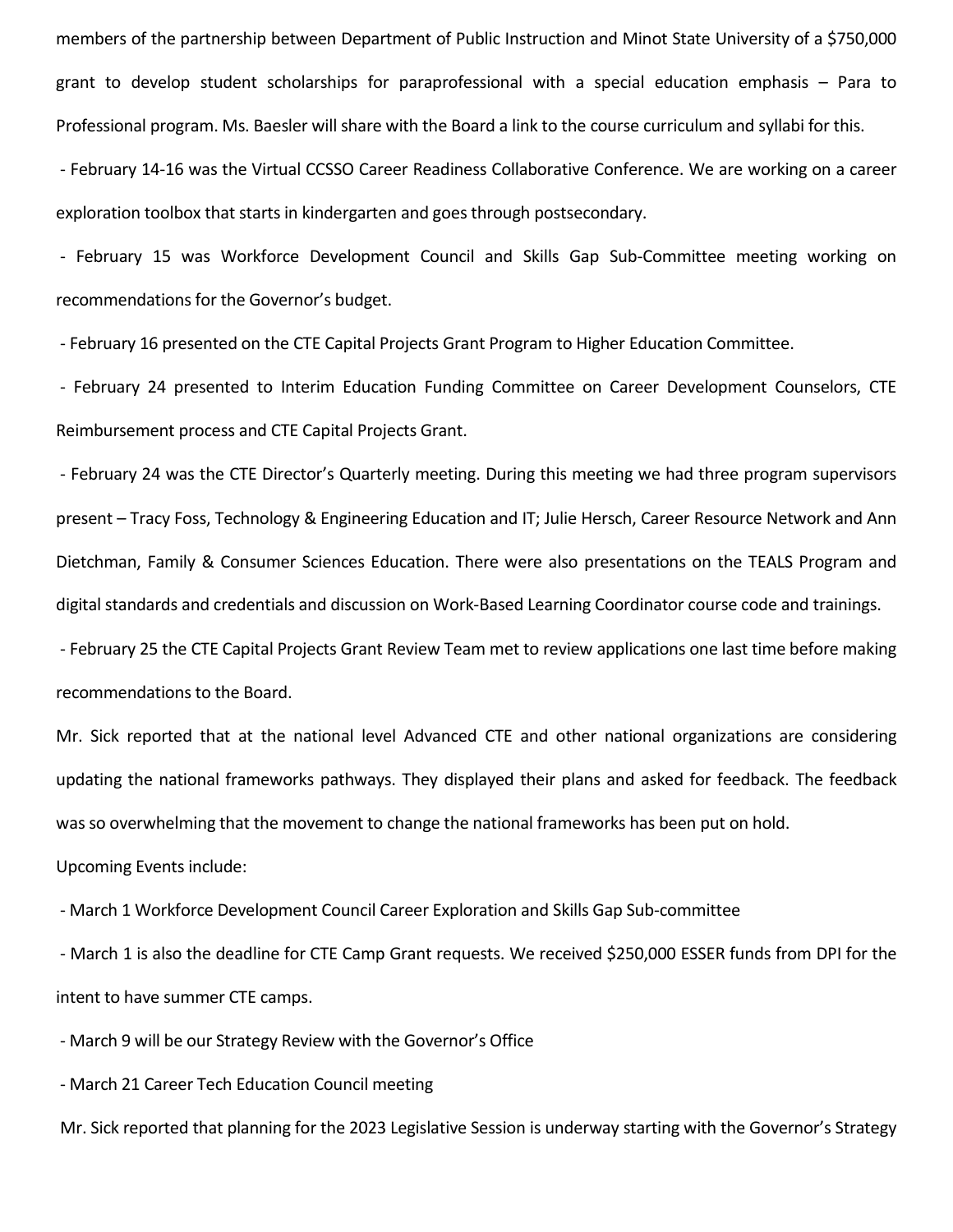Review meeting next week. In April we will get our guidelines and budget recommendations and work on our budget that will be due late summer.

**CDE Report** – Dr. Lonn reviewed CDE's dashboard and reminded that everyone has access to this. State enrollment numbers are currently around 9,000 since the beginning of the school year. Total enrollments are trending around 3.5% down from where they were at this time a year ago. There is no data on completion rates yet but will provide updates starting with spring enrollment.

Dr. Lonn reported a continued growth is the elementary curriculum offerings and the SEL course, Empower U Program. That program provides curriculum along with access to mental health professionals for students.

CDE is continuing to collect clearinghouse data from schools. This is digital course usage that is used with all online providers. Out of the 170 school districts they have heard back from 124 at the present time.

Dr. Lonn reported that CDE presented in February at the digital learning collaborative annual conference in Atlanta.

## **Educational Equity/Private Career Schools/Special Populations Area Update** – Mr. Netzloff explained the definition of Special Population students under Perkins Law. Currently in North Dakota we have 30 educators in secondary and postsecondary who are licensed or endorsed by CTE to work with these students.

Education Equity or non-traditional is any field of work that is under represented by some type of gender. We work with our instructors to help attract these students and have offered grants for many years.

Private Career School authorization can range from massage to welding and we authorize 10 different schools in the state through this Board. Mr. Netzloff also works with program area standards and curriculum which we update every 5 years and is the methods of administration for Office for Civil Rights during on-site visits to our schools accepting Perkins funding.

**CTE Capital Project Application Review** – Mr. Sick distributed the Project Ranking Sheets for the 17 applications that were received and a copy of House Bill 1505 for review and discussion.

Dr. Fastnacht commended Mr. Sick and the Review Team for all their hard work with these funds and then explained the process moving forward. He reminded members that it was agreed if you are a party to the application you will refrain from voting on that recommendation.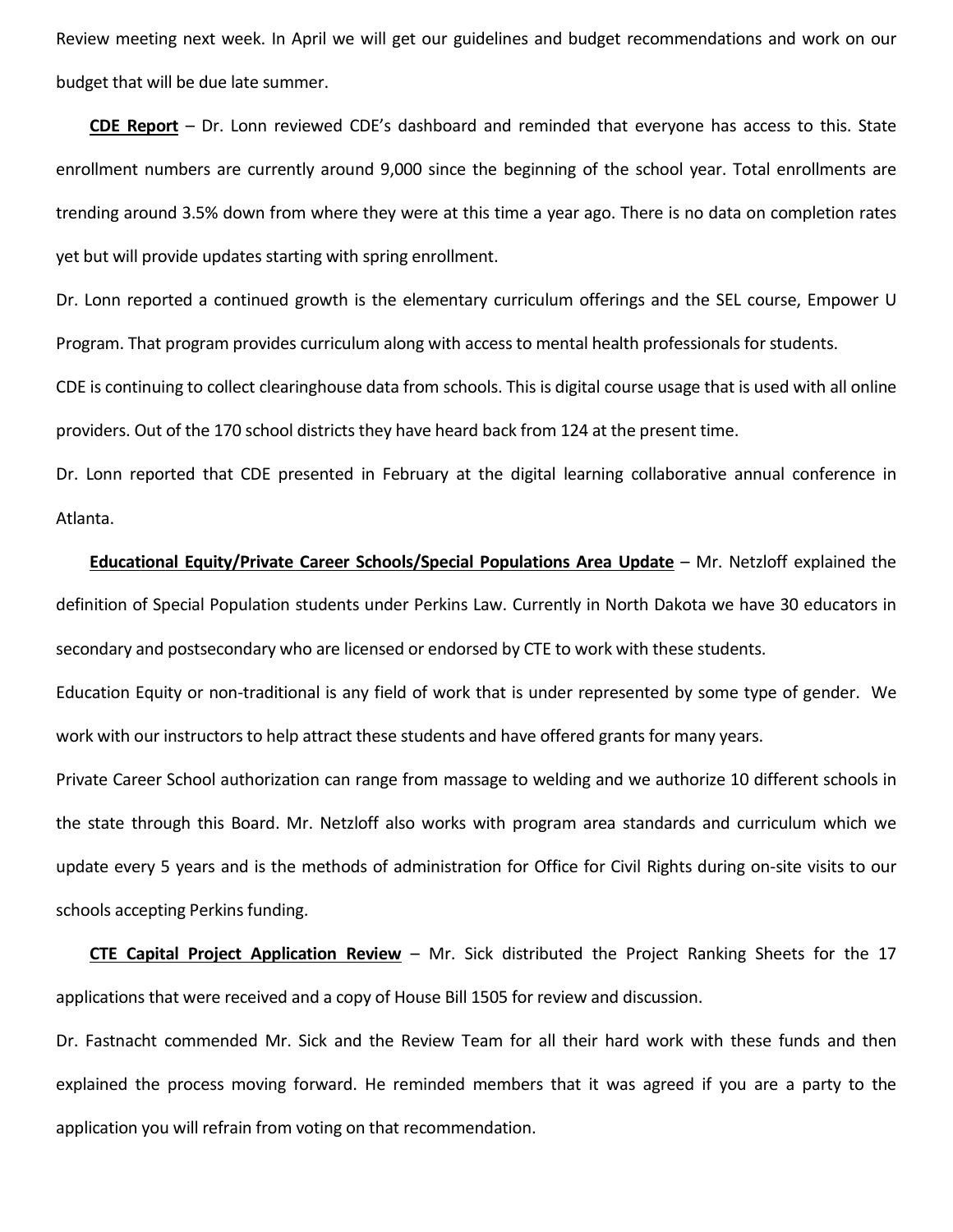It was asked who the Review Team members were. Mr. Sick replied that per the guidance that the Board

approved, the designees and their positions were:

- Mr. Wayde Sick, Chairperson
- Ms. Katie Ralston, ND Department of Commerce
- Mr. Phillip Davis, ND Job Service
- Mr. Adam Tescher, ND Department of Public Instruction
- Mr. David Farnsworth, Workforce Development Council
- Ms. Alison Orgaard, ND Association of Career & Technology Educators
- Dr. Aimee Copas, ND Council of Educational Leaders
- Ms. Alexis Baxley, ND Schools Boards Association
- Senator Brad Bekkedahl, North Dakota State Senate

There was a discussion on the protest process timeline and it was advised to Mr. Sick to check with OMB Procurement as to the steps involved with protesting grants.

It was stressed that it is the role and job of this Board to ensure what they asked the committee to do was diligently done and that the notes presented to the Board would be substantial enough to defend the decisions made.

Mr. Sick informed members that the tardiness of the Project Ranking Sheets was due to the committee meeting again on February 25 to ensure that the recommendations they had compiled on February 14 was indeed how the Review Team deemed the applications. At that meeting they again reviewed the federal and state guidelines, rubric scoring, critical needs and partial and fully funding projects. Regarding score sheets, the AG advisor advised the Review Team that we can have a single scoring sheet as the record and we were not required to collect everyone's ranking sheets.

Discussion was held on changes between the February 14 and 25 meetings. Mr. Sick reported that the scores for the top ranked applications did not change but that the funding between partially and fully funding them changed which subsequently changed the funding for the bottom ranking applications. It was agreed that to follow the legislative intent we needed to fund projects to the fullest potential to make the most successful. The Review Committee did change the ranking between James Valley Area CTC and Lake Area CTC.

The Project Ranking Sheets that were distributed to members were the agreed upon scoring of the Review Team members but the notes were reflected from Mr. Sick and not a compiled list from all the Review Team. After much discussion about having the Review Committee compile their rankings and notes, it was moved by Ms.